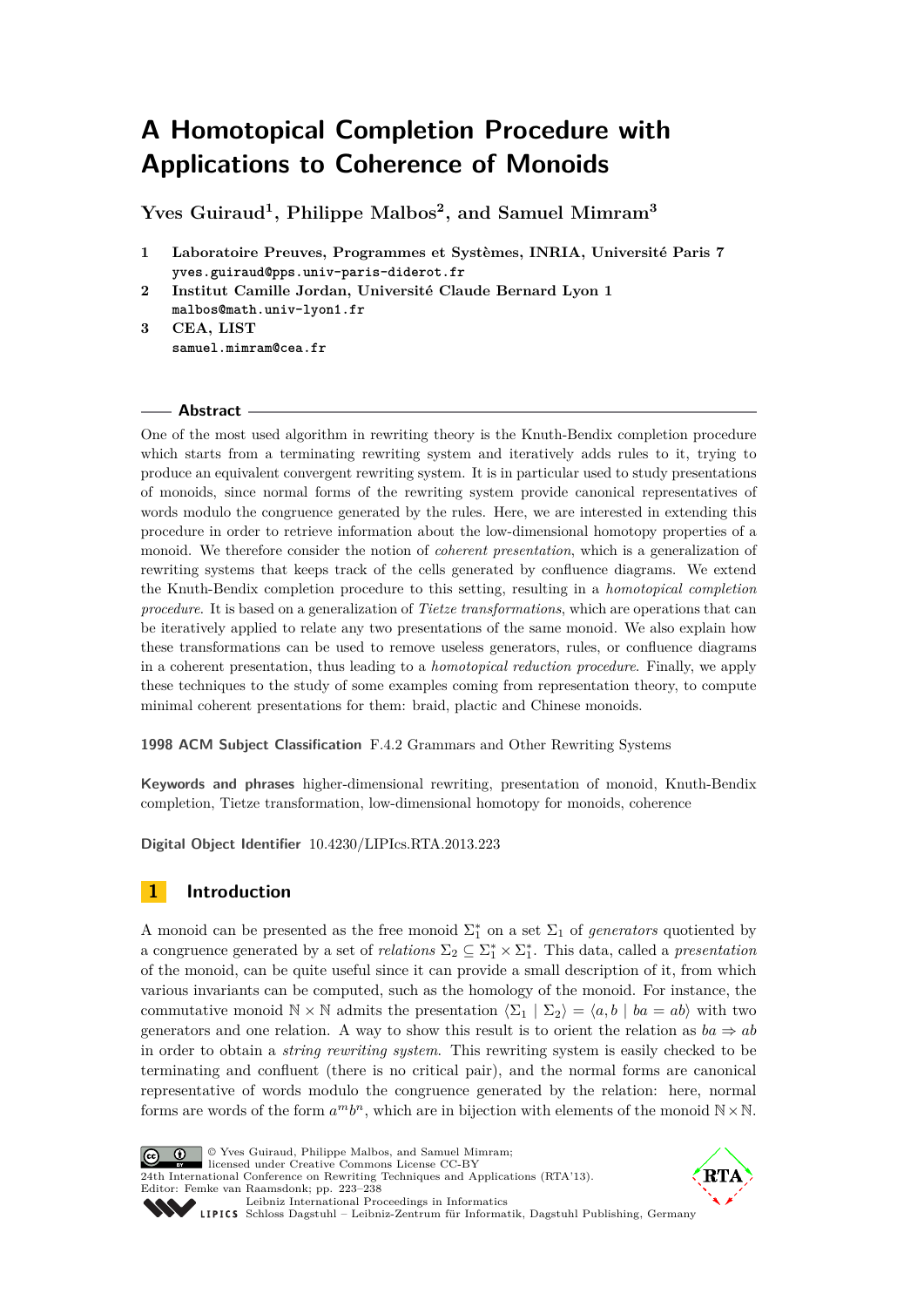**The Knuth-Bendix completion.** This recipe for constructing presentations does not always work as easily. In particular, the rewriting system obtained by orienting arbitrarily the relations has no reason to be convergent (i.e. both terminating and confluent). However, it was observed by Knuth and Bendix [\[16\]](#page-15-1) that by adding rules to the rewriting system, one can sometimes complete it into a finite convergent one. The procedure that they have formulated in order to perform this completion in good cases (the procedure is not guaranteed to terminate) is one of the most used tool in rewriting theory.

**Tietze transformations.** The starting point of the present work is the following observation: the Knuth-Bendix procedure operates by iteratively adding new relations, and this operation is a particular case of *Tietze transformation* [\[28\]](#page-15-2). These are basic operations that one can perform on a presentation, in such a way that they do not change the presented monoid, and one can always transform a presentation of a given monoid into another one by applying a series of such transformations; two presentations of the same monoid are thus called *Tietzeequivalent*. These transformations are of four kinds: add or remove a definable generator, and add or remove a derivable relation.

**Adding generators.** The Knuth-Bendix procedure only exploits one kind of transformations in order to complete a rewriting system: given a critical pair  $v \leq u \stackrel{g}{\Rightarrow} w$  it adds a rule  $h: v \Rightarrow w$  (or its converse), which is derivable since  $h = f^{-1} \circ g$ ; in particular, adding it does not change the monoid presented by the rewriting system. Could the procedure be improved by also adding new generators during completion? On the theoretical level, an affirmative answer has been brought by Kapur and Narendran [\[14\]](#page-15-3) who considered the usual Artin presentation  $\Sigma$  of the monoid  $\mathbf{B}_3^+$  of positive braids with 3 strands (with its alternative graphical representation on the right):

<span id="page-1-0"></span>
$$
tst \quad \stackrel{\rho}{\Rightarrow} \quad sts \qquad \qquad \begin{matrix} \nearrow \\ \nearrow \\ \nearrow \end{matrix} \quad \stackrel{\rho}{\Rightarrow} \quad \begin{matrix} \nearrow \\ \nearrow \\ \nearrow \end{matrix} \quad \text{with} \quad s = \bigtimes \quad \text{and} \quad t = \quad \begin{matrix} \nearrow \\ \nearrow \end{matrix} \tag{1}
$$

They show that there exists no finite convergent string rewriting system, *with the same generators s* and *t*, that presents the monoid  $\mathbf{B}_3^+$ . However, they consider the string rewriting system Υ with three generators *s*, *t* and a new generator *a* (standing for the product *st*) and two relations  $st \Rightarrow a$  and  $sts \Rightarrow tst$ . This rewriting system  $\Upsilon$  is Tietze-equivalent to the rewriting system Σ, but applying the Knuth-Bendix completion procedure on it terminates, giving rise to the convergent rewriting system  $\Upsilon'$  with *s, t, a* as generators, and rules

<span id="page-1-2"></span><span id="page-1-1"></span>
$$
ta \stackrel{\alpha}{\Rightarrow} as, \qquad st \stackrel{\beta}{\Rightarrow} a, \qquad sas \stackrel{\gamma}{\Rightarrow} aa, \qquad saa \stackrel{\delta}{\Rightarrow} aat.
$$
 (2)

Thus, adding a superfluous generator has made completion possible. The reason why the completed rewriting system  $\Upsilon'$  is Tietze-equivalent to the original rewriting system  $\Sigma$  can be understood by considering its four confluent critical branchings:



The cell  $A: (\beta a) \Rightarrow (s\alpha) \circ \gamma$  witnesses the fact that rule  $\gamma$  is superfluous since  $\gamma = (s\alpha)^{-1} \circ (\beta a)$ and, similarly, the cell *B* proves that  $\delta = (sa\beta)^{-1} \circ (\gamma t)$  is superfluous. Finally, the rule  $\beta$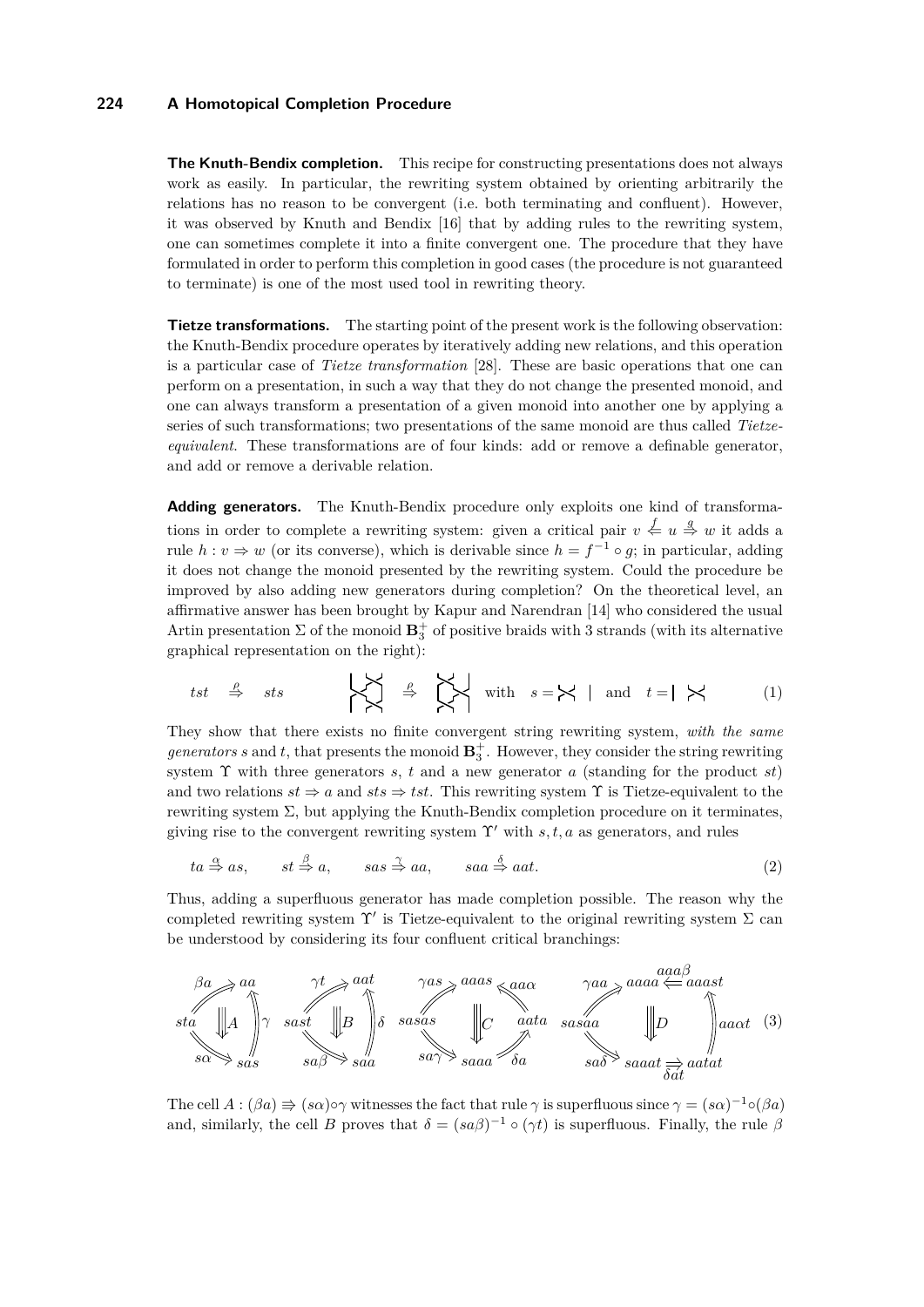witnesses the fact that the generator  $a$  is superfluous (it is equivalent to  $st$ ). We are left with the rule  $\alpha$  where  $a$  has been substituted by  $st$ , i.e.  $\rho: tst \Rightarrow sts$  in [\(1\)](#page-1-0). As we will see, this example is far from being isolated, thus justifying the use of Tietze transformations as a central concept to study existing extensions and refinements of completion procedures, such as Pedersen's morphocompletion [\[23\]](#page-15-4), or to introduce new ones.

**A homotopical completion procedure.** The four diagrams in [\(3\)](#page-1-1) are the generators of an equivalence relation between rewriting paths: two paths with the same source and the same target are equal up to those diagrams. The previous discussion shows the importance of keeping track of those higher-dimensional cells, which carry information about the rewriting system (for example, if one wants to compute invariants of monoids such as homology groups). This motivates the use of a generalization of the notion of presentation, called *coherent presentation*, which takes in account the higher-dimensional information contained in *homotopy generators* (the diagrams in [\(3\)](#page-1-1)), and of a generalization of the notion of Tietze transformation to this setting. The *homotopical completion procedure* extends the Knuth-Bendix procedure into a tool for computing coherent presentations, by keeping track of homotopy generators created when adding new rules.

**A homotopical reduction procedure.** The additional information contained in coherent presentations can also help one to reduce a presentation by removing superfluous generators, rules and homotopy generators. For instance, we have already mentioned that the cell *A* in [\(3\)](#page-1-1) indicates that the rule  $\gamma$  is superfluous. Similarly, the rule  $\beta$  indicates that the generator *a* is superfluous since it is equivalent to the product *st*, and we will see that superfluous homotopy generators in [\(3\)](#page-1-1) can be also removed by computing critical triples of the rewriting system. All these operations of removing superfluous data from a presentation are again examples of Tietze transformations. Based on these, we introduce here a *homotopical reduction procedure* for coherent presentations which minimizes a coherent presentation, such as one obtained from our homotopical completion procedure. The general idea of this work is thus to give ways to mutate presentations using Tietze transformations in order to come up with presentations satisfying various properties: convergence, coherence, minimality, etc.

**Coherent presentations to compute invariants of monoids.** Minimal presentations obtained in this way exhibit invariants of the monoid, in the sense that even though constructed from a particular presentation of the monoid, their number of generators, rules and homotopy generators do not depend on the presentation, only on the monoid. In particular, when the monoid is presented by a finite convergent presentation, the corresponding coherent presentation always has a finite number of homotopy generators. This important result of Squier's theory [\[26,](#page-15-5) [25,](#page-15-6) [27\]](#page-15-7), further studied in subsequent works [\[19,](#page-15-8) [18,](#page-15-9) [17,](#page-15-10) [12\]](#page-14-0), has enabled him to construct a finitely presented decidable monoid with no finite convergent presentation: as a consequence, rewriting is not universal to decide the word problem in decidable monoids.

**Applications in algebra and representation theory.** Coherent presentations also appear as a fundamental structure in representation theory (in particular through the examples of Artin and plactic monoids). One of the motivations of the results presented here is to apply constructive rewriting methods to compute coherent presentations for these algebraic structures arising in geometry. For instance, Tits' theorem [\[29\]](#page-15-11) states that an Artin group has a coherent presentation where coherence cells are given by its parabolic subgroups of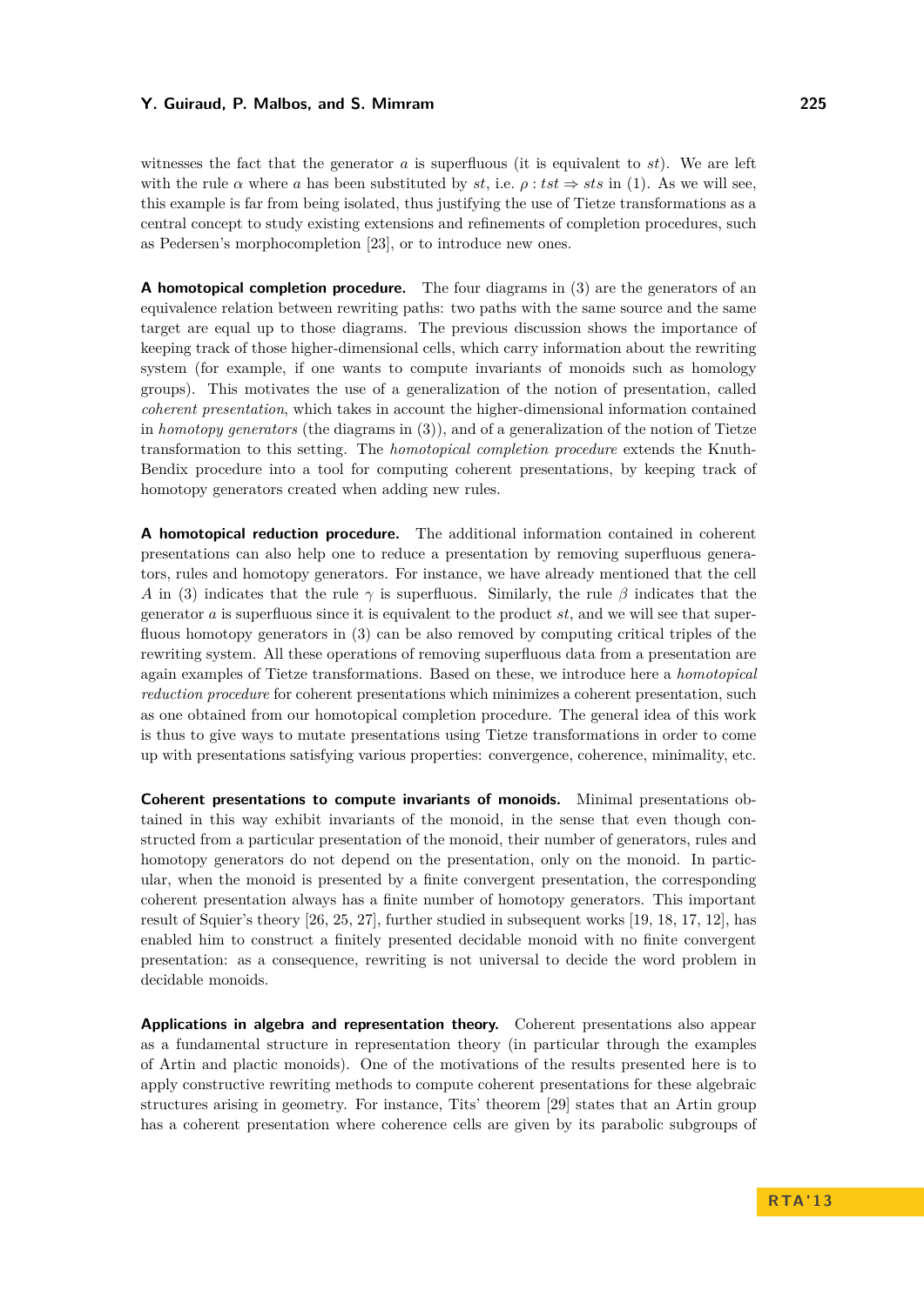rank 3 (a similar result holds for Artin monoids). The original proof relies on geometry, we give here a constructive methodology that has since been used to obtain a coherent presentation for any Artin monoid and group [\[9\]](#page-14-1). We also apply our completion methods to the plactic monoid, used in the representation theory of semisimple Lie algebras [\[21\]](#page-15-12).

**Contents of the paper.** We introduce the notion of coherent presentation in Section [2,](#page-3-0) for which we formulate a homotopical completion-reduction procedure in Section [3,](#page-6-0) applied to various examples in Section [4.](#page-10-0) We should mention here that this works is part of a much larger general program aiming at studying the higher-dimensional properties of rewriting theory, see [\[10,](#page-14-2) [11,](#page-14-3) [22,](#page-15-13) [13,](#page-14-4) [12,](#page-14-0) [9\]](#page-14-1) for example, based on Burroni's notion of polygraph [\[2\]](#page-14-5).

# <span id="page-3-0"></span>**2 Coherent presentations**

The purpose of this section is to recall some classical material about rewriting systems and introduce some notions and notations from higher-dimensional rewriting. More details can be found in the mentioned references. In the following, we will assimilate the notion of string rewriting system to a presentation.

**Definition 1.** A *presentation*  $\Sigma = (\Sigma_1, \Sigma_2)$  consists of a set  $\Sigma_1$  of *generators* and a set  $\Sigma_2 \subseteq \Sigma_1^* \times \Sigma_1^*$  of *rewriting rules*. It is *finite* if both sets  $\Sigma_1$  and  $\Sigma_2$  are finite.

In the definition,  $\Sigma_1^*$  denotes the free monoid over  $\Sigma_1$  (*words* over the alphabet  $\Sigma_1$ ). We write  $\rho : u \Rightarrow v$  for a rule  $\rho = (u, v)$  in  $\Sigma_2$ . A word *u* rewrites to a word *v*, denoted by  $u \Rightarrow \Sigma v$ , when there exist words  $w_1$  and  $w_2$  and a rule  $\rho : u' \Rightarrow v'$  such that  $u = w_1 u' w_2$  and  $v = w_1 v' w_2$ ; the corresponding *rewriting step* is then denoted by  $w_1 \rho w_2 : u \Rightarrow v$ .

The *reduction graph*  $\mathcal{G}_{\Sigma}$  of a presentation  $\Sigma$  is the graph whose vertices are words and whose edges are rewriting steps. We write  $u \Rightarrow_{\Sigma}^{*} v$  when there exists a directed path from *u* to *v* in  $\mathcal{G}_{\Sigma}$ . A string rewriting system  $\Sigma$  is a *presentation* of a monoid **M** when **M** is isomorphic to the free monoid over  $\Sigma_1$  quotiented by the congruence  $\Leftrightarrow^*_{\Sigma}$  generated by the relations in  $\Sigma_2$ , i.e.  $u \Leftrightarrow_{\Sigma}^* v$  whenever there exists a non-directed path from *u* to *v* in  $\mathcal{G}_{\Sigma}$ . We write  $\langle a_1, \ldots, a_n | u_1 \Rightarrow v_1, \ldots, u_n \Rightarrow v_n \rangle$  for the monoid presented by the rewriting system  $\Sigma$  with  $\Sigma_1 = \{a_1, \ldots, a_n\}$  and  $\Sigma_2 = \{\rho_1 : u_1 \Rightarrow v_1, \ldots, \rho_n : u_n \Rightarrow v_n\}.$ 

## **2.1 Coherent presentations of monoids**

We extend the notion of presentation in order to incorporate an equivalence between paths which is described by a set of homotopy generators, in the same way that rewriting rules specify an equivalence between words. In order to do so, we first have to explicitly consider the rewriting paths (and not only the convertibility relation, i.e. whether there exists a path between two words), which leads us to define the category generated by a rewriting system.

**Definition 2.** Let  $\Sigma$  be a presentation. The *category*  $\Sigma_2^*$  generated by  $\Sigma$  has the words in  $\Sigma_1^*$  as objects, and the directed paths in  $\mathcal{G}_{\Sigma}$  as morphisms, quotiented by the smallest congruence forgetting the order of rewriting steps at two disjoint positions, i.e. formally making the following diagrams commutative:

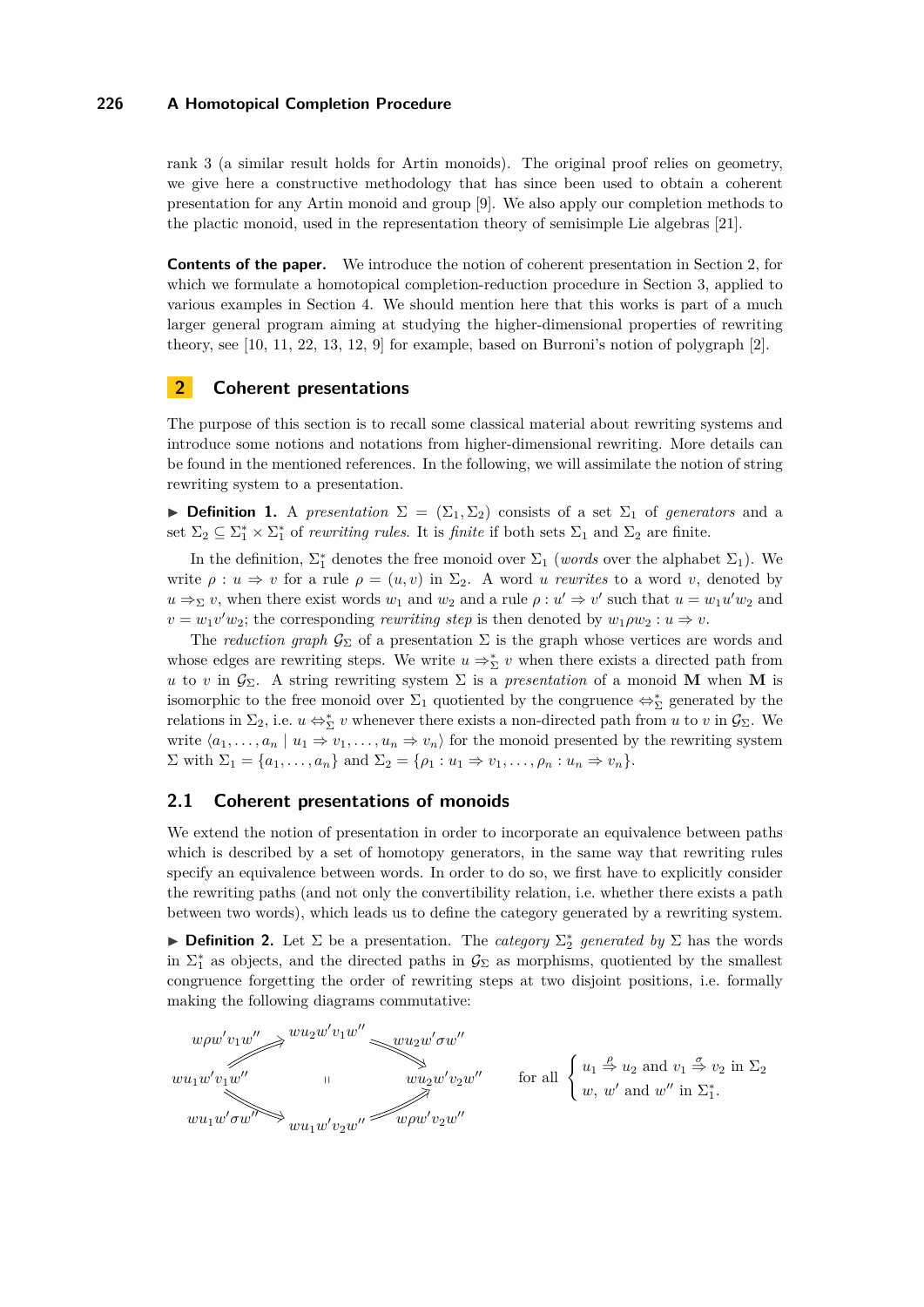Equivalence of rewriting at disjoint positions is justified by local confluence (orthogonal branchings are never obstructions to confluence) and corresponds on the categorical side to the exchange axiom of 2-categories. The *groupoid*  $\Sigma_2^{\top}$  *generated by the presentation*  $\Sigma$ is the category defined similarly, with inverses added for each morphism: morphisms are non-directed paths in  $\mathcal{G}_{\Sigma}$  and we write  $f^{-1}: v \Rightarrow u$  for a path  $f: u \Rightarrow v$  taken backwards.

<span id="page-4-0"></span>**Example 3.** Consider the presentation  $\Sigma$  with  $\Sigma_1 = \{s, t, a\}$  as generators, and whose rules in  $\Sigma_2$  are the four rules of [\(2\)](#page-1-2). The following composite of rewriting steps is a morphism in  $\Sigma_2^*$ :  $(sa\gamma) \circ (\delta a) \circ (aaa)$ :  $sasas \Rightarrow aaas$ ; it occurs in the border of the cell *C* in [\(3\)](#page-1-1). Similarly, the composite  $(s\alpha) \circ \gamma \circ (\beta a)^{-1}$ :  $sta \Rightarrow sta$  is a morphism in the groupoid  $\Sigma_2^{\top}$ , which is the border of the cell *A* in [\(3\)](#page-1-1).

Given a morphism  $f: u \Rightarrow v$  and words  $w_1, w_2$  in  $\Sigma_1^*$ , we write  $w_1 f w_2 : w_1 u w_2 \Rightarrow w_1 v w_2$ for the morphism  $f$  "extended by context". This enables us to equip the category  $\Sigma_2^*$  with a structure of monoidal category: given two morphisms  $f: u \Rightarrow v$  and  $f': u' \Rightarrow v'$ , we can define a morphism  $f \otimes f' : (u \otimes u') \Rightarrow (v \otimes v')$  which corresponds to performing the two rewriting paths  $f$  and  $f'$  in parallel. Formally, the tensor product is defined on objects by concatenation  $(u \otimes v = uv)$  and on morphisms  $f : u \Rightarrow v$  and  $f' : u' \Rightarrow v'$ by  $f \otimes f' = (fu') \circ (vf')$ . This monoidal structure on the category  $\Sigma_2^*$  induces a shift in the dimension of objects. However, this category is a monoidal category, which equivalently amounts to say that it is a 2-category with only one 0-cell, the objects of  $\Sigma_2^*$  being the 1-cells and the morphisms of  $\Sigma_2^*$  being the 2-cells. From a diagrammatic point of view, this means that



In the following, we adopt this convention for the dimension of cells, but we keep drawing diagrams as the one on the left, since those are closer to diagrams traditionally used in rewriting theory. This also applies to  $\Sigma_2^{\top}$ , which is also be considered as a 2-category (with invertible 2-cells) in the following.

We can now introduce the notion of coherent presentation, by enriching presentations with a suitable specified set of confluence 3-cells. Below, two 2-cells are said to be *parallel* when they have the same source and the same target 1-cells.

 $\triangleright$  **Definition 4.** A *(finite) extended presentation*  $(\Sigma, s_2, t_2, \Sigma_3)$  consists of a (finite) presentation  $\Sigma$ , together with a (finite) set  $\Sigma_3$  of 3-cells (or *homotopy generators*) and two maps  $s_2, t_2 : \Sigma_3 \to \Sigma_2^{\top}$ associating, to each 3-cell *A*, parallel 2-cells of  $\Sigma_2^{\top}$  which are respectively its *source*  $s_2(A) : u \Rightarrow v$  and its *target*  $t_2(A) : u \Rightarrow v$  (cf. the diagram on the right).



A *homotopy relation* on  $\Sigma_2^{\top}$  is an equivalence relation  $\equiv$  on parallel 2-cells which is stable under context and composition:

 $-$  for any  $f$  and  $g$  in  $\Sigma_2^{\top}$  and any  $u$  and  $v$  in  $\Sigma_1^*$ ,  $f \equiv g$  implies  $ufv \equiv ugv$ ,

 $h: u' \Rightarrow u, f, g: u \Rightarrow v$  and  $k: v \Rightarrow v'$  in  $\Sigma_2^T$ ,  $f \equiv g$  implies  $h \circ f \circ k \equiv h \circ g \circ k$ . In particular, given an extended presentation  $\Sigma$ , we write  $\equiv_{\Sigma_3}$  for the smallest homotopy relation containing  $\Sigma_3$ .

I **Definition 5.** A *(finite) coherent presentation* is a (finite) extended presentation Σ such that the homotopy relation generated by  $\Sigma_3$  is the homotopy relation on  $\Sigma_2^{\top}$  containing every pair of parallel 2-cells.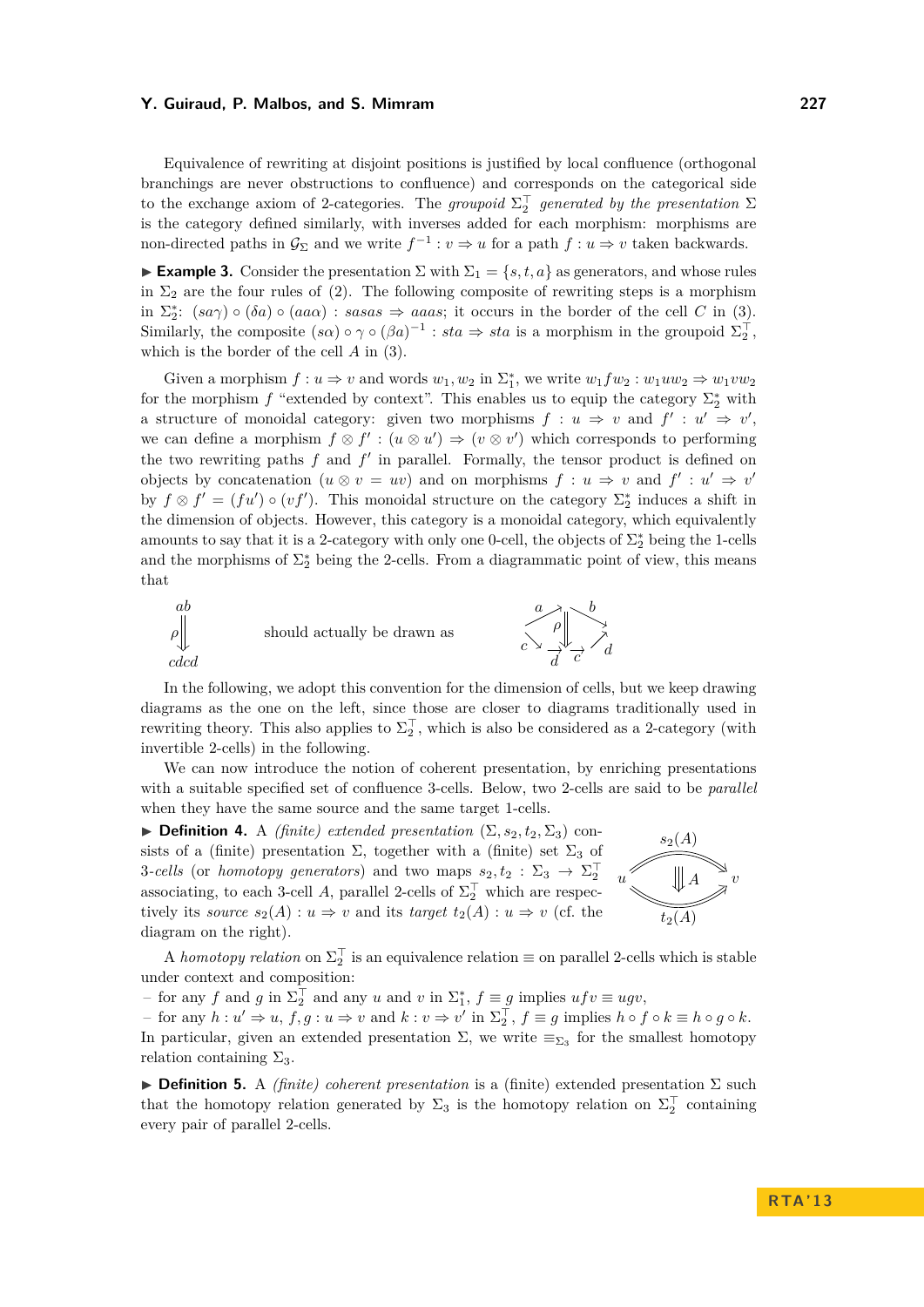**Example 6.** The presentation  $\Sigma$  of Example [3](#page-4-0) can be extended into a coherent presentation with the three diagrams *A*, *B* and *C* of [\(3\)](#page-1-1) as set of 3-cells. For instance, we have  $s_2(A) = \beta a$  and  $t_2(A) = s\alpha \circ \gamma$ . Notice that, since the 2-cells of  $\Sigma_2^{\top}$  are invertible, different choices for the source and target of 3-cells could still give a coherent presentation, such as  $s_1(A) = (\beta a)^{-1} \circ (s\alpha)$  and  $t_1(A) = \gamma^{-1}$ .

In the same way that rewriting systems present monoids, a coherent presentation presents a 2-category. Namely, given a coherent presentation  $\Sigma$ , one can define a 2-category, denoted by  $\Sigma_2^{\top}/\Sigma_3$ , as the 2-category  $\Sigma_2^{\top}$  whose 2-cells have been quotiented by the homotopy relation  $\equiv_{\Sigma_3}$ . Notice that this 2-category always has its 2-cells invertible.

### **2.2 Transformations of coherent presentations**

Starting from a non-convergent presentation of a monoid, the Knuth-Bendix procedure provides a (convergent) presentation on the same set of generators, but a monoid can also admit other presentations with different sets of generators. The notion of Tietze transformation [\[28\]](#page-15-2) describes elementary transformations (adding and removing definable generators or derivable rules) on presentations, leaving unchanged the presented monoid. Moreover, they are complete in the sense that two presentations of the same monoid are related by Tietze transformations. In [\[9\]](#page-14-1), a corresponding notion has been introduced for extended presentations, defined as the composites of the following elementary transformations:

- **1. add a generator**  $\mathcal{T}_u^+$ : for *u* in  $\Sigma_1^*$ , add  $x_u$  to  $\Sigma_1$  and  $\delta_u : u \Rightarrow x_u$  to  $\Sigma_2$ ,
- **2. add a relation**  $\mathcal{T}_f^+$ : for  $f: u \Rightarrow v$  in  $\Sigma_2^{\top}$ , add  $\chi_f: u \Rightarrow v$  to  $\Sigma_2$  and  $A_f: f \Rightarrow \chi_f$  to  $\Sigma_3$ ,
- **3. add a** 3-cell  $\mathcal{T}_{(f,g)}^+$ : for  $f \equiv_{\Sigma_3} g$  in  $\Sigma_2^{\top}$ , add  $\Psi : f \Rightarrow g$  to  $\Sigma_3$ ,
- **4. remove a generator**  $\mathcal{T}_x^-$ **: for**  $\alpha : u \Rightarrow x$  **in**  $\Sigma_2$ **, with**  $x \in \Sigma_1$  **and**  $u \in (\Sigma_1 \setminus \{x\})^*$ **,** remove *x* and *α* and replace *x* by *u* in the relations and 3-cells and *α* by 1*<sup>u</sup>* in the 3-cells,
- **5. remove a relation**  $\mathcal{T}_{\alpha}^-$ : for  $A : f \Rightarrow \alpha$  in  $\Sigma_3$ , with  $\alpha \in \Sigma_2$  and  $f \in (\Sigma_2 \setminus {\{\alpha\}})^*$ , remove *α* and *A* and replace *α* by *f* in the 3-cells,
- **6. remove a** 3-cell  $\mathcal{T}_A^-$ : for  $A: f \Rightarrow g$  in  $\Sigma_3$  with  $f \equiv_{\Sigma_3 \setminus \{A\}} g$ , remove A.



A (finite) *Tietze transformation* is a (finite) composite of elementary Tietze transformations. The notion of Tietze-equivalence on presentations can be generalized to extended presentations: Σ and Υ are *Tietze-equivalent* extended presentations if they are Tietzeequivalent as presentations and when there is an equivalence of categories  $(\Sigma_2^{\top}/\Sigma_3) \cong (\Upsilon_2^{\top}/\Upsilon_3)$ , see [\[9\]](#page-14-1). In particular, coherent presentations of a same monoid are Tietze-equivalent. As in the case of presentations, we have for extended presentations:

▶ **Theorem 7** ([\[9\]](#page-14-1)). *Two (finite) extended presentations are Tietze-equivalent if, and only if, there exists a (finite) Tietze transformation between them.*

#### <span id="page-5-0"></span>**2.3 Computing coherent presentations**

We investigate a method to construct of coherent presentations from convergent ones, based on Squier's theory. We suppose fixed a presentation  $\Sigma$ . A *branching* of  $\Sigma$  is a pair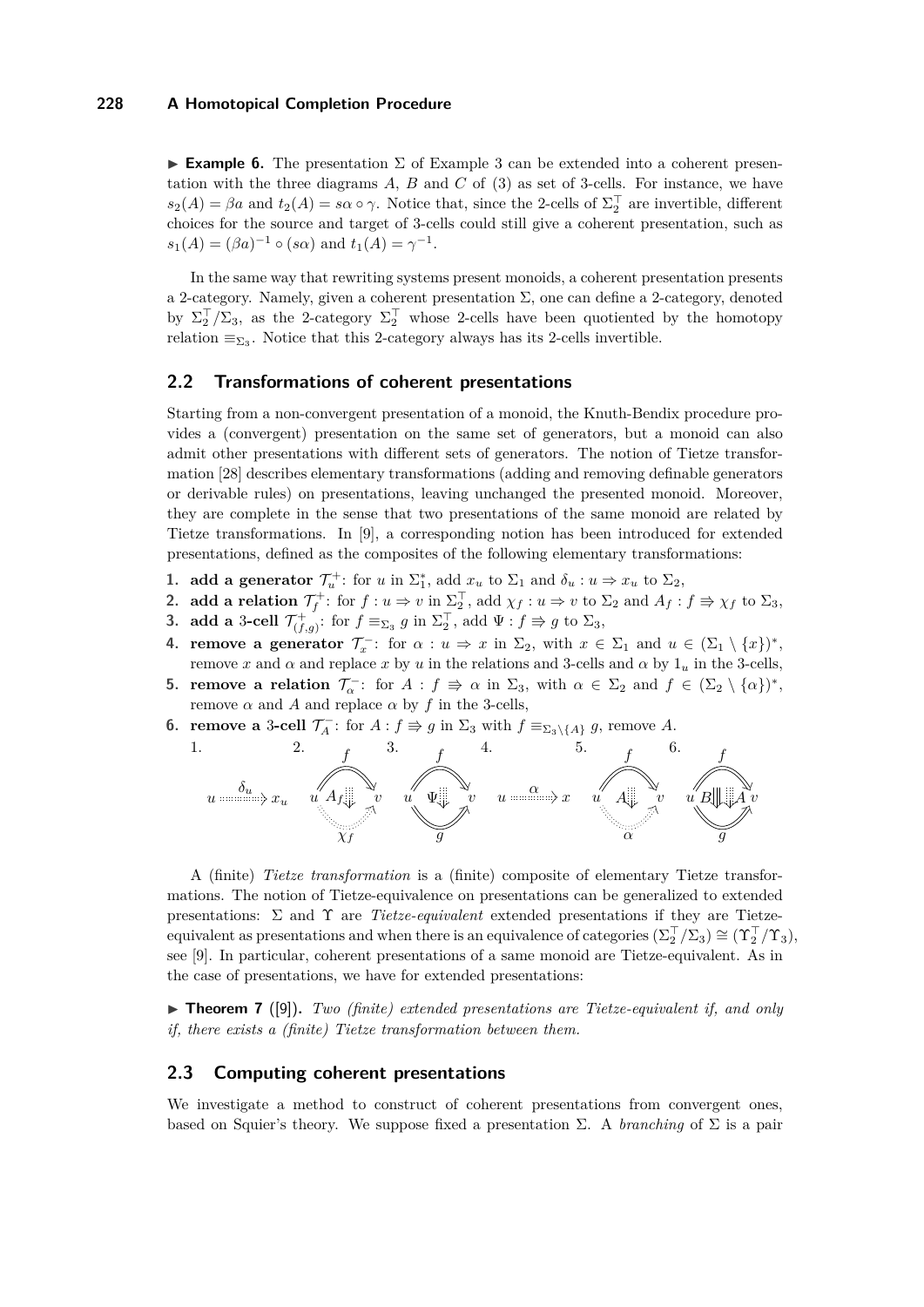$(f: u \Rightarrow v, g: u \Rightarrow w)$  of 2-cells of  $\Sigma_2^*$  with a common source. Such a branching is *local* when *f* and *g* are both rewriting steps, *Peiffer* when it is of the form  $(f'v, ug')$  or  $(vf', g'u)$ for some rewriting steps  $f' : u \Rightarrow u', g' : v \Rightarrow v'$ , and *overlapping* when it is not Peiffer and *f* and *g* are distinct. A branching is *critical* when it is overlapping and minimal for the order generated on branchings by  $(f, g) \preccurlyeq (u f v, u g v)$ , for any words *u* and *v*. A branching  $(f, g) : u \Rightarrow (v, w)$  is *confluent* when there exist a pair of 2-cells  $f' : v \Rightarrow u'$  and  $g' : w \Rightarrow u'$ in  $\Sigma_2^*$ . We say that  $\Sigma$  is *(locally) confluent* when all of its *(local) branchings are confluent.* We say that  $\Sigma$  is *convergent* when it terminates and it is confluent. By Newman's lemma, local confluence is equivalent to confluence of critical branchings for terminating rewriting systems. This result can be reformulated in the setting of coherent presentations as follows.

A *family of generating confluences of*  $\Sigma$  is a set of 3-cells over  $\Sigma_2^{\top}$  that contains, for every critical branching  $(f, g)$  of  $\Sigma$ , one 3-cell whose shape is as in the diagram on the right.

If  $\Sigma$  is confluent, it always admits at least one family of generating confluences. Given a convergent presentation  $\Sigma$ , we denote by  $\mathcal{S}(\Sigma)$  the extended presentation obtained from  $\Sigma$  by adjunction of a chosen family of generating confluences of Σ. The presentation  $\mathcal{S}(\Sigma)$  is only defined up to that choice, but two families of gener-



ating confluences give Tietze-equivalent extended presentations [\[12\]](#page-14-0). Squier proved in [\[27\]](#page-15-7) the following result.

 $\triangleright$  **Theorem 8** (Squier's theorem). Let  $\Sigma$  be a (finite) convergent presentation of a monoid **M**. *The extended presentation*  $S(\Sigma)$  *is a (finite) coherent and convergent presentation of* **M***.* 

Several examples of this construction are given in [\[18\]](#page-15-9). Squier proved that the property, for a finite presentation of a monoid **M**, to be extendable into a finite coherent presentation is an invariant of **M**, that is, one given finite presentation of **M** is extendable into a finite coherent presentation if, and only if, all of them are [\[27\]](#page-15-7). However, there are finitely presented decidable monoids with no finite coherent presentation (such an example was exhibited by Squier). For such a monoid, starting with a finite presentation, there is no hope to obtain a finite convergent presentation, by using the Knuth-Bendix procedure or other methods, with the same set of generators or another one. Conversely, if the Knuth-Bendix procedure terminates on a finite presentation, then it can be extended into a finite coherent presentation.

## <span id="page-6-0"></span>**3 Homotopical completion and reduction procedures**

As seen in Section [2.3,](#page-5-0) Squier's theorem extends a convergent presentation into a coherent one. With the Knuth-Bendix completion procedure, those are the two basic ingredients of the homotopical completion procedure we present, extended by a homotopical reduction procedure whose goal is to eliminate superfluous cells.

### **3.1 The homotopical completion procedure**

This procedure, denoted by  $H\mathcal{C}$ , interleaves the Knuth-Bendix completion and Squier's theorem to produce a coherent and convergent presentation from a terminating presentation: it examines the critical branchings one by one, potentially adding 2-cells to reach a convergent presentation, but also 3-cells that tend towards forming a coherent presentation.

Let  $\Sigma$  be a terminating presentation, seen as an extended presentation with no 3-cell. Thereafter, we always assume that termination is due to a fixed total termination order. For every critical branching  $(f,g) : u \Rightarrow (v,w)$  of  $\Sigma$ , the procedure HC computes 2-cells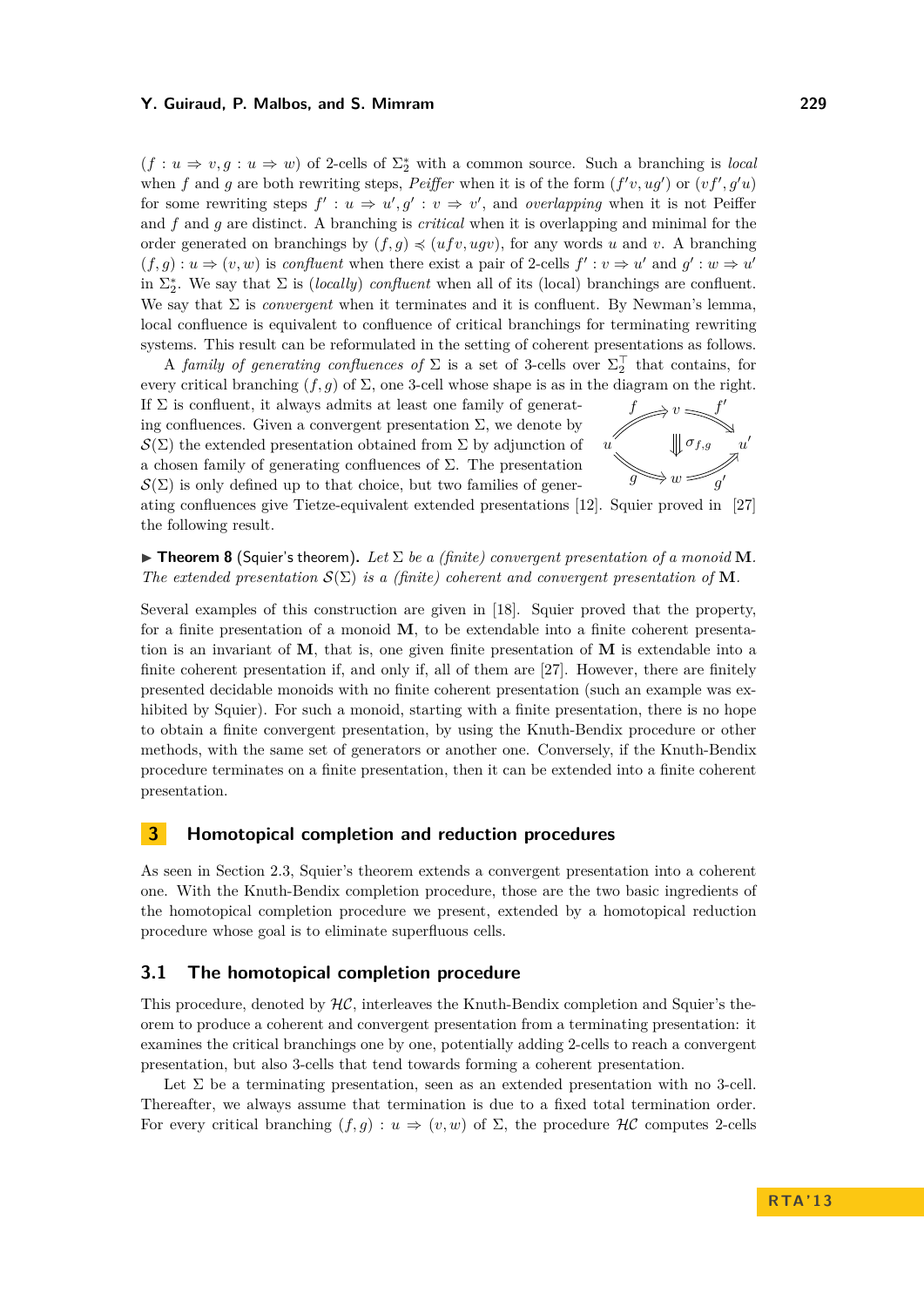$f' : v \Rightarrow \hat{v}$  and  $g' : w \Rightarrow \hat{w}$  in  $\Sigma_2^*$ , where  $\hat{v}$  and  $\hat{w}$  are some normal forms for *v* and *w*, respectively. There are two possibilities:

- if  $\hat{v} = \hat{w}$ , the dotted 3-cell *A* is added, as in situation (a),
- otherwise, for example if  $\hat{v} < \hat{w}$ , the Tietze transformation  $\mathcal{T}^+_{g'}$  $\bar{g}^{\prime -1}$ <sub>○</sub> $g^{-1}$ ∘*f*∘*f*' is applied to add the dotted 2-cell  $\chi$  and 3-cell  $A$ , as in (b).



The adjunction of new 2-cells can create new critical branchings: the  $H\mathcal{C}$  procedure iterates this operation until it reaches, potentially after an infinite time, a stable extended presentation  $\mathcal{HC}(\Sigma)$ . From a computational point of view, an application of Squier's theorem to the result of the Knuth-Bendix completion on  $\Sigma$  would require to compute again all the critical branchings explored during completion, when the  $H\mathcal{C}$  procedure computes 3-cells during completion. The properties of the Knuth-Bendix procedure and Squier's theorem induce the following result.

 $\triangleright$  **Theorem 9.** Let  $\Sigma$  be a terminating presentation of a monoid **M**. The extended presen*tation*  $\mathcal{HC}(\Sigma)$  *is a coherent and convergent presentation of* **M** *and it is finite if, and only if, the presentation*  $\Sigma$  *is finite and the homotopical completion procedure terminates.* 

► **Example 10.** The Kapur-Narendran presentation

 $\mathbf{B}_3^+ = \langle s, t, a \mid \alpha : ta \Rightarrow as, \beta : st \Rightarrow a \rangle$ 

has two non-confluent critical branchings, resulting in the adjunction of the 2-cells  $\gamma$  and  $\delta$ as in [\(2\)](#page-1-2) and the 3-cells *A* and *B* as in [\(3\)](#page-1-1). The 2-cells  $\gamma$  and  $\delta$  generate two new critical branchings that are confluent: the HC procedure adds two extra 3-cells *C* and *D* and terminates with this finite coherent and convergent presentation of the monoid  $\mathbf{B}_3^+$ .

# **3.2 An optimized homotopical completion procedure**

The  $H\mathcal{C}$  procedure computes a coherent and convergent presentation that contains, in general, superfluous 3-cells, in the sense that they are not necessary to relate all the parallel 2-cells. To eliminate them, we apply a *homotopical reduction* mechanism in dimension 3: it computes the critical triple branchings to produce relations between 3-cells and to eliminate some of them by Tietze transformations. A *critical triple branching* (*f, g, h*) is a triple of distinct rewriting steps with common source, such that each one overlaps with at least one of the other two, and that is minimal for the order  $\preccurlyeq$  generated by relations  $(f, g, h) \preccurlyeq (ufv, ugv, uhv)$  for every such triples  $(f, g, h)$  and words  $u, v$ .

Let  $\Sigma$  be a convergent and coherent presentation. The *homotopical reduction in dimension* 3 builds, for each critical triple branching  $(f, g, h)$  of  $\Sigma$ , a 4-cell  $\Omega$  with shape

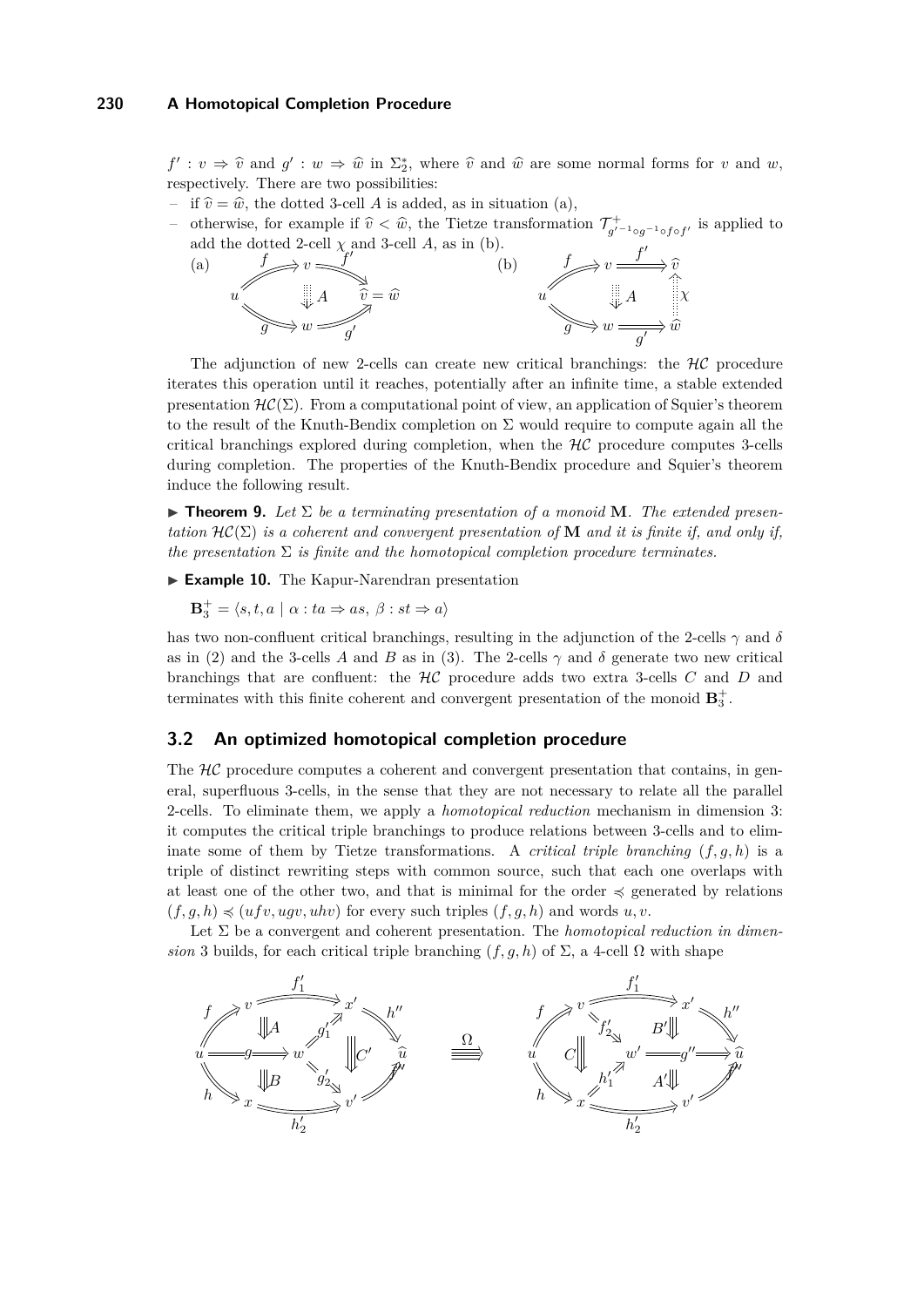as follows. We consider the branching  $(f, g)$  and use confluence to get  $f'_1$  and  $g'_1$  and, then, coherence to build the 3-cell *A*. We proceed similarly with the branchings  $(g, h)$  and  $(f, h)$ . Then, for the branching  $(f'_1, f'_2)$ , we use convergence to get  $g''$  and  $h''$  with  $\hat{u}$  as common<br>tensort and the 2 soll *B*' by schemence. We do the same operation with  $(h', h')$  to get A' target, and the 3-cell *B*<sup> $\prime$ </sup> by coherence. We do the same operation with  $(h'_1, h'_2)$  to get *A*<sup> $\prime$ </sup>. Finally, we get the 3-cell  $C'$  by coherence. The source and the target of  $\Omega$  are made of generating 3-cells of  $\Sigma$  in context: they have shape  $uXv$  where X is a generating 3-cell and *u* and *v* are words. If one of those generating 3-cell appears only once and in an empty context  $(u = v = 1)$ , then  $\Omega$  is used as a definition of X in terms of the other 3-cells: X is removed by a Tietze transformation.

A coherent and convergent presentation on which no 3-cell can be removed by homotopical reduction in dimension 3 is called *reduced*. The *optimized homotopical completion procedure*  $\overline{HC}$  applies homotopical reduction in dimension 3 after  $\mathcal{HC}$ . Since the procedure acts by Tietze transformations only, we get:

 $\triangleright$  **Theorem 11.** Let  $\Sigma$  be a terminating presentation of a monoid **M**. The extended presen*tation*  $\overline{\text{HC}}(\Sigma)$  *is a reduced coherent and convergent presentation of* **M***, that is finite if, and only if, the presentation*  $\Sigma$  *is finite and the homotopical completion procedure*  $\mathcal{HC}$  *terminates.* 

**Example 12.** After the  $H\mathcal{C}$  procedure is applied to the Kapur-Narendran presentation of the monoid  $\mathbf{B}_3^+$ , we have four critical triple branchings, overlapping on the words *sasta*, *sasast*, *sasasas* and *sasasaa*. On *sasta*, we get the 4-cell



This 4-cell proves that *C* is superfluous in the coherent presentation: it appears only once in the boundary of  $\Omega_1$ , in an empty context (unlike *A* and *B*). Then, we consider the critical triple branching with source *sasast*:



For the same reasons, the 4 cell  $\Omega_2$  removes *D*, leaving only the 3-cells *A* and *B* to form a reduced coherent and convergent presentation of the monoid  $\mathbf{B}_3^+$ . The other two critical triple branchings on words *sasasas* and *sasasaa* do not generate any other relation. Indeed, since the relations are weight-homogeneous (they relate words with the same weight, where *s* and *t* have weight 1 and *a* has weight 2), all the words that occur in the 4-cells corresponding to *sasasas* and *sasasaa* have weight 10 and 11, respectively. Since *A* and *B* have respective weights 4 and 5, their potential occurrences in those 4-cells must be in non-empty contexts.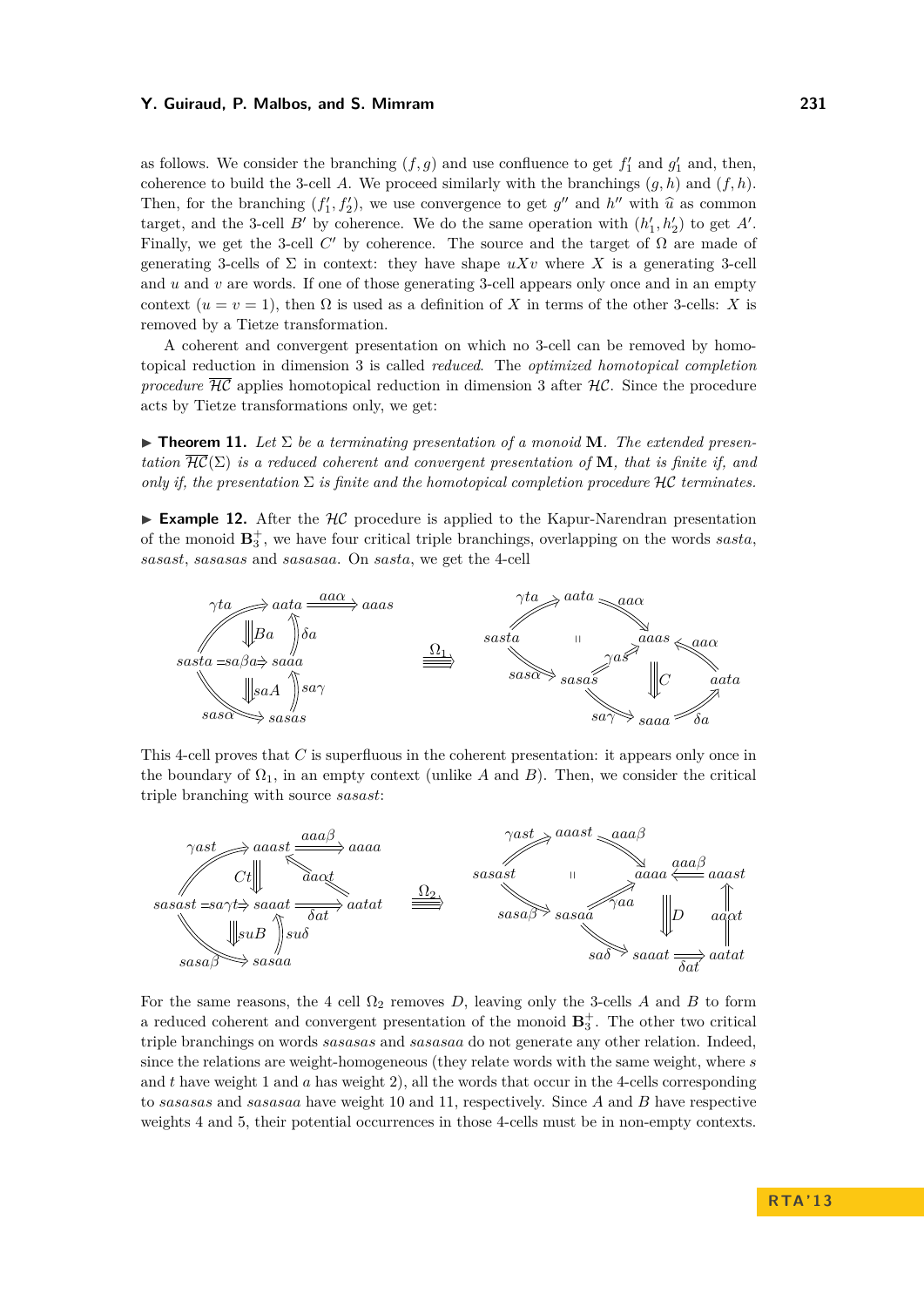## **3.3 The homotopical completion-reduction procedure**

After the  $\overline{H\mathcal{C}}$  procedure, we get a reduced coherent and convergent presentation of the considered monoid. Its underlying presentation is, in general, not minimal since homotopical completion has potentially adjoined superfluous 2-cells to get confluence. However, for each of those extra 2-cells, a 3-cell has also been added to fill the corresponding confluence diagram: a Tietze transformation can be used to remove both of them.

Given a coherent presentation Σ, we call *homotopical reduction in dimension* 2 the following process. For each 3-cell *A* of  $\Sigma_3$ , its source and target are made of reduction steps  $u\alpha v$ , where  $\alpha$  is a generating 2-cell and *u* and *v* are words. If one such  $\alpha$  appears only once and in an empty context  $(u = v = 1)$ , both  $\alpha$  and  $A$  are removed by a Tietze transformation. On the special case of  $\overline{\mathcal{HC}}(\Sigma)$ , every superfluous 2-cell appears once and in an empty context in the boundary of its associated 3-cell. The *homotopical completion-reduction procedure* HCR applies homotopical reduction in dimension 2 after  $\overline{\mathcal{HC}}$ . Since the procedure acts by Tietze transformations only, we get:

 $\triangleright$  **Theorem 13.** Let  $\Sigma$  be a terminating presentation of a monoid **M**. The extended presen*tation*  $\mathcal{HCR}(\Sigma)$  *is a coherent presentation of* **M***, whose underlying presentation is contained in*  $\Sigma$ *, and it is finite if, and only if, the homotopical completion procedure terminates.* 

**Example 14.** After the  $\overline{H\mathcal{C}}$  procedure is applied to the Kapur-Narendran presentation of the monoid  $\mathbf{B}_3^+$ , we have a coherent presentation with three generators *s*, *t* and *a*, four 2-cells  $\alpha$ ,  $\beta$ ,  $\gamma$  and  $\delta$  and two 3-cells *A* and *B*, corresponding to the adjunction of  $\gamma$  and *δ* respectively. They are removed by the HCR procedure, yielding a coherent presentation of  $\mathbf{B}_3^+$  with the 2-cells  $\alpha$  and  $\beta$  only, and no 3-cell. Informally, for two words on  $\{s, t, a\}$ that represent the same element in the monoid  $\mathbf{B}_3^+$ , there is only one proof of their equality modulo  $\alpha$  and  $\beta$ .

# **3.4 Completion and reduction on generators**

As proved by Kapur and Narendran [\[14\]](#page-15-3), the introduction of superfluous generators can be necessary for completion to terminate. These generators can of course be added by hand before the completion, but we briefly indicate here a possible heuristic, based on algebraic properties observed on the examples in Section [4.](#page-10-0) Indeed, in those cases, it always helps completion to add generators of the *quasicenter* of each submonoid. More precisely, for a given presentation  $\Sigma$  of a monoid **M**, we seek minimal elements *u* of  $\Sigma_1^*$  such that  $uX = Xu$ holds in **M** for a maximal subset *X* of  $\Sigma_1$ . Such a property is possible to observe during completion: one computes the products *ux* and *xu* for *u* a word of bounded length and *x* a generator. If  $uX = Xu$  for a set X of generators, one adds a new generator (*u*) and a relation  $u \Rightarrow (u)$ . Moreover, the cardinal of X seems to determine a way to extend to  $(u)$ the termination order used for completion (see [4.3\)](#page-13-0).

Whether the generators have been added before or during homotopical completion, one can remove them at the end. Indeed, each superfluous generator (*u*) comes with a defining relation  $\alpha : u \Rightarrow (u)$ , so that a Tietze transformation removes both of them (and replaces (*u*) by *u* and  $\alpha$  by the identity in the boundary of the other 2-cells and 3-cells). Applied to the result of the  $HCR$  completion on the Kapur-Narendran presentation of the monoid  $\mathbf{B}_3^+$ , this contracts the obtained coherent presentation (with no 3-cell) to Artin presentation of the monoid  $\mathbf{B}_3^+$ , proving that this is also a coherent presentation with no 3-cell.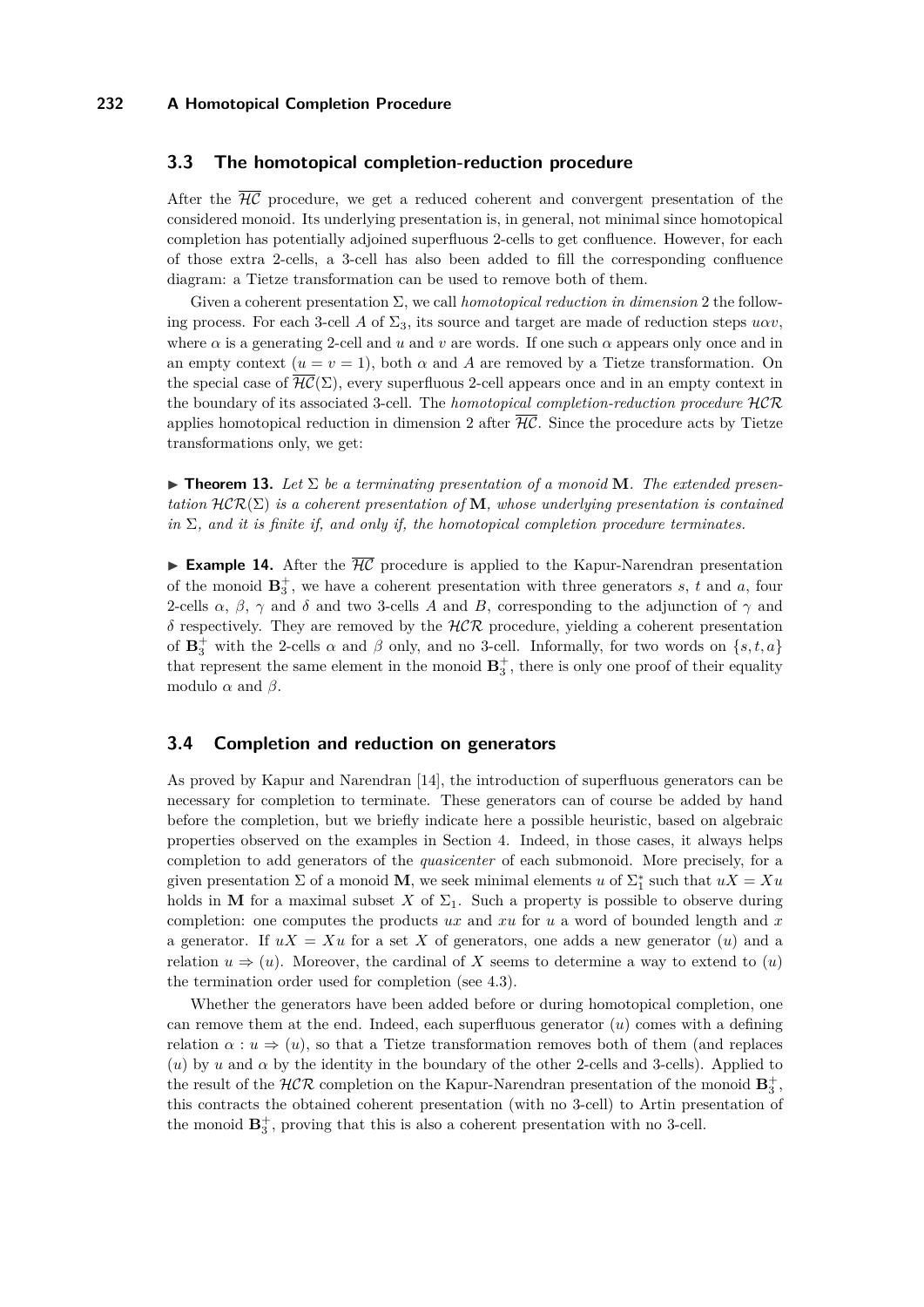# <span id="page-10-0"></span>**4 Applications**

The results mentioned in this section were obtained with the help of a prototype implemen-tation; an online version (unfortunately much slower than the offline one) is available<sup>[1](#page-10-1)</sup>.

# **4.1 The braid monoid**

**The Artin presentation.** The *monoid*  $\mathbf{B}_n^+$  *of positive braids on n strands* is defined by

 $\mathbf{B}_n^+ = \langle s_1, \ldots, s_{n-1} | s_i s_{i+1} s_i = s_{i+1} s_i s_{i+1} \text{ for } 1 \leq i < n-1, s_i s_j = s_j s_i \text{ for } |i-j| \geq 2 \rangle$  (4)

This presentation, called *Artin presentation*, is known to be minimal, so that one wants to compute a minimal coherent presentation of the monoid  $\mathbf{B}_n^+$  by extending it. In [\[29\]](#page-15-11), Tits proved a result that implies that a coherent presentation is given by 3-cells whose boundaries are in one of the Artin submonoid of rank 3 of  $\mathbf{B}_n^+$ , i.e. the boundary of each 3-cell is made of copies of the three relations involving only three given distinct generators. As a direct consequence, Artin presentation with no 3-cell is a coherent presentation of the monoid  $\mathbf{B}_3^+$ , but this result fails to say anything about  $\mathbf{B}_4^+$  and does not give an explicit description of the coherence cells of  $\mathbf{B}_n^+$  for  $n \geq 5$ . Unfortunately, homotopical completion cannot be used either in practice because it does not terminate on Artin presentation: indeed, as proved by Kapur and Narendran, any orientation of a relation *sts* = *tst* generates a relation  $stsst^k = ts^{k+1}ts$  for every  $k \geq 1$  that must be contained in every convergent presentation [\[14\]](#page-15-3).

**The Kapur-Narendran presentation.** As far as we know, the adjunction of the superfluous generator for  $\mathbf{B}_3^+$ , as seen in the introduction, has not been studied for  $\mathbf{B}_n^+$  with  $n > 3$ . There are several possible generalizations, but we define the *Kapur-Narendran presentation* of  $\mathbf{B}_n^+$  as the one obtained from Artin presentation by adjunction of superfluous generators corresponding to a Coxeter element for each Artin submonoid of  $\mathbf{B}_n^+$ , namely all the products  $s_{i_1} \cdots s_{i_k}$  for every  $1 \leq i_1 < \cdots < i_k < n$ . Our experiments lead to positive results for the cases  $n = 4$  and  $n = 5$ , see Table [1.](#page-11-0) We have also tested the Kapur-Narendran presentation on well-known generalizations of the braids monoids known as Artin monoids and got a finite coherent and convergent presentation for the Artin monoids of types  $B_2$ ,  $B_3$ ,  $B_4$  and  $F_4$  (the braid monoid  $\mathbf{B}_n^+$  is the Artin monoid of type  $A_{n-1}$ ). An open question is to determine if the Kapur-Narendran presentation yields a finite coherent and convergent presentation for any braid monoid and, more generally, for other types of Artin monoids.

**The Garside presentation.** The Kapur-Narendran presentation is contained in a bigger presentation called the *Garside presentation* [\[8\]](#page-14-6). For  $\mathbf{B}_3^+$ , the Garside presentation is obtained from Artin one by adjunction of superfluous generators (*st*), (*ts*) and (*sts*) corresponding to products *st*, *ts* and *sts* respectively: the element *sts* is the generator of the quasicenter of  $\mathbf{B}_3^+$  and the elements *s*, *t*, *st* and *ts* are all its divisors. On the Garside presentation, the homotopical completion procedure produces a finite coherent and convergent presentation with five generators, twelve relations and 24 3-cells; the corresponding normal forms are known as *Deligne's normal forms* [\[5\]](#page-14-7). Deligne has proved in [\[6\]](#page-14-8) that this coherent presentation of  $\mathbf{B}_3^+$  can be reduced to one with six relations

 $st \Rightarrow (st)$   $ts \Rightarrow (ts)$   $s(ts) \Rightarrow (sts)$   $t(st) \Rightarrow (sts)$   $(st) \Rightarrow (sts)$   $(st) \Rightarrow (sts)$ 

<span id="page-10-1"></span><sup>1</sup> <http://www.pps.univ-paris-diderot.fr/~smimram/rewr/>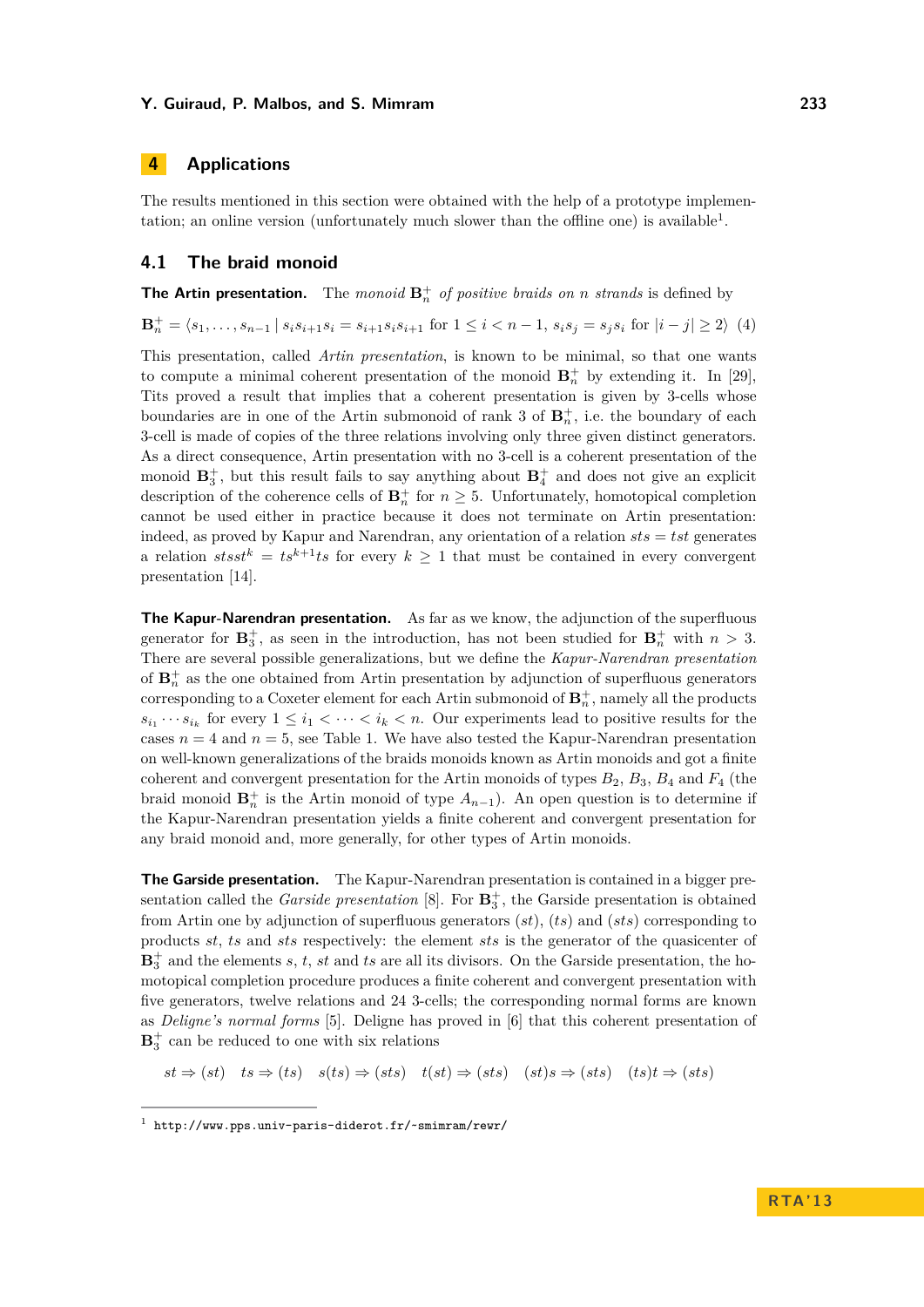<span id="page-11-0"></span>**Table 1** Results of experiments indicating, for various sets of generators, the number of generators, relations (before and after completion), and homotopy generators (before and after homotopy reduction by 4-cells) of the completed rewriting system. Values marked "<sup>†</sup>" arise from theoretical computations, and "?" indicate computations too big to be performed in reasonable time with our prototype implementation.

| Coherent presentations |                 |                |                |                    |                    |                             |
|------------------------|-----------------|----------------|----------------|--------------------|--------------------|-----------------------------|
| Monoid                 | Presentation    | Gen.           | Rel.           | Rel. comp.         | Hom. gen.          | Hom. gen. red.              |
|                        | Artin           | $\overline{2}$ | $\mathbf{1}$   | $\infty^{\dagger}$ | $\infty^{\dagger}$ | $0^{\dagger}$               |
|                        | Kapur-Narendran | 3              | $\overline{2}$ | 4                  | $\overline{4}$     | $\mathcal{D}_{\mathcal{L}}$ |
| $B_3^+$                | Brieskorn-Saito | 3              | $\overline{2}$ | 4                  | 6                  | $\mathcal{D}_{\mathcal{L}}$ |
|                        | Garside         | 5              | 4              | 12                 | 24                 | 8                           |
|                        | Artin           | 3              | 3              | $\infty^{\dagger}$ | $\infty^{\dagger}$ | $1^{\dagger}$               |
| $\mathbf{B}_4^+$       | Kapur-Narendran | 7              | 7              | 47                 | 356                | 31                          |
|                        | Brieskorn-Saito | 7              | 7              | 46                 | 378                | 35                          |
| $B_5^+$                | Artin           | $\overline{4}$ | 6              | $\infty^{\dagger}$ | $\infty^{\dagger}$ | $4^{\dagger}$               |
|                        | Kapur-Narendran | 15             | 17             | 692                | 48260              | ?                           |
|                        | Brieskorn-Saito | 15             | 17             | 598                | 28384              |                             |
| $P_2 = Ch_2$           | Knuth           | $\overline{2}$ | $\overline{2}$ | $\overline{2}$     | 1                  |                             |
|                        | Column          | 3              | 3              | 3                  | 1                  |                             |
| $\mathbf{P}_3$         | Knuth           | 3              | 8              | 11                 | 27                 | 23                          |
|                        | Column          | $\overline{7}$ | 12             | 22                 | 42                 | 30                          |
| $P_4$                  | Knuth           | 4              | 20             | $\infty^{\dagger}$ | $\infty^{\dagger}$ | ?ţ                          |
|                        | Column          | 15             | 31             | 115                | 621                | 212                         |
| $\mathbf{P}_5$         | Column          | 31             | 66             | 531                | 6893               | ?                           |

and two 3-cells:



The homotopical completion-reduction, applied to the Garside presentation, gives a new, constructive proof of this result [\[9\]](#page-14-1). In fact, it goes even further: the 3-cells are used to remove the relations  $(st)s \Rightarrow (sts)$  and  $(ts)t \Rightarrow (sts)$  and, then, the relations  $st \Rightarrow (st)$ ,  $ts \Rightarrow (ts)$  and  $s(ts) \Rightarrow (sts)$  remove the generators  $(st)$ ,  $(ts)$  and  $(sts)$ . This leaves the generators *s* and *t*, the relation  $t(st) \Rightarrow (sts)$ , projected onto  $tst \Rightarrow sts$ , and no coherence cell, yielding another proof that Artin presentation with no 3-cell is a coherent presentation of  $\mathbf{B}_3^+$ .

The Garside presentation exists for every monoid  $\mathbf{B}_n^+$  and, more generally, for every Artin monoid: in the spherical case (such as  $\mathbf{B}_n^+$ ), its generators are made of the generator of the quasicenter of every Artin submonoid, plus all of its divisors. On this presentation, the homotopical completion-reduction procedure also applies, extending Deligne's result to non-spherical Artin monoids. Moreover, in [\[9\]](#page-14-1), Gaussent and the first two authors apply homotopical reduction further to get an explicit coherent presentation of every Artin monoid, thus, in particular, giving a constructive proof of Tits's result. For the particular case of  $\mathbf{B}_4^+$ , the homotopical completion-reduction procedure gives a (minimal) coherent presentation made of Artin presentation with exactly one coherence cell, known as the *Zamolodchikov*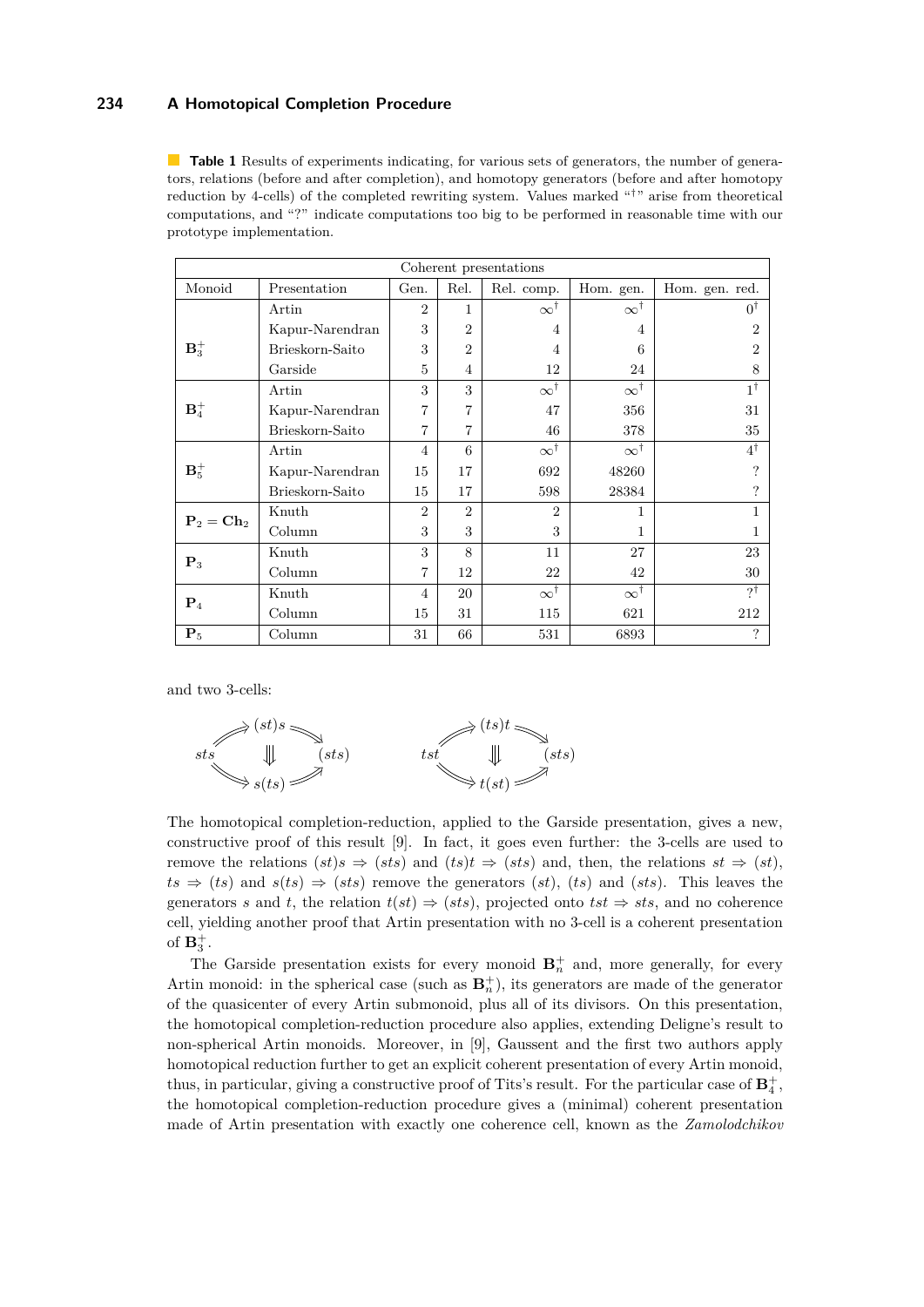*relation*:



**The Brieskorn-Saito presentation.** For the monoid  $\mathbf{B}_3^+$ , it is defined by the adjunction to Artin presentation of a generator (*sts*) for *sts* [\[1\]](#page-14-9). This presentation is known in general for Artin monoids and obtained by adjunction of the generator (when it exists) of the quasicenter of each Artin submonoid. Those generators produce special normal forms that, up to our knowledge, are not yet linked to a convergent presentation. Contrarily to Garside's generators, Brieskorn-Saito's generators come in a finite number for every Artin monoid, motivating the research for a finite convergent presentation on those generators to give a solution to the still-open word problem for general Artin groups. Our experiments show that, on the Brieskorn-Saito presentation, the homotopical completion procedure gives a finite coherent and convergent presentation for the monoids  $\mathbf{B}_3^+$ ,  $\mathbf{B}_4^+$  and  $\mathbf{B}_5^+$ , but also for other Artin monoid such as the ones of type  $B_3$  and, interestingly, of type  $\tilde{A}_2$ : this last example is an Artin monoid of *affine* type, for which the Garside presentation is infinite.

# **4.2 The plactic monoid**

**The Knuth presentation.** The *plactic monoid*  $P_n$  *of rank n* is given by the Knuth presentation:

$$
\mathbf{P}_n = \langle x_1, \dots, x_n \mid x_j x_i x_k = x_j x_k x_i \text{ for } i < j \le k \text{ and } x_i x_k x_j = x_k x_i x_j \text{ for } i \le j < k \rangle.
$$

This monoid originates in the work of Schensted [\[24\]](#page-15-14), Knuth [\[15\]](#page-15-15) and Lascoux and Schützenberger [\[20\]](#page-15-16). It has found several applications, such as in representation theory [\[21\]](#page-15-12) because of its strong connection to Young tableaux: semistandard Young tableaux correspond to elements of the plactic monoid and Schensted's insertion algorithm gives a way to compute normal forms for the Knuth presentation of the plactic monoid.

In the case  $n = 2$ , the Knuth presentation has two generators  $x_1 = a$  and  $x_2 = b$  and two relations  $\alpha : baa \Rightarrow aba$  and  $\beta : bba \Rightarrow bab$ . This terminating presentation (for the deglex order generated by  $a < b$  for example) is already convergent: the homotopical com-



pletion procedure yields a homotopy basis with exactly one coherence cell depicted on the right. Moreover, the convergent presentation has no critical triple branching: hence the computed coherent presentation of the monoid  $P_2$  is minimal.

In the case  $n = 3$ , with generators  $a, b$  and  $c$ , the Knuth presentation has eight relations, three pairs corresponding to the three plactic submonoids over two of the three generators, plus two relations involving all three generators:  $\gamma : cab \Rightarrow acb$  and  $\delta : bca \Rightarrow bac$ . For the monoid **P**3, the Knuth presentation is not confluent anymore (on words *cbba*, *ccbaa*, *ccbab*) and homotopical completion adds three more relations:  $\varepsilon : c \circ b \circ b \Rightarrow b \circ b \circ a$ ,  $\varphi : c \circ b \circ a \Rightarrow c \circ a \circ b$ and  $\psi$ : *cbcba*  $\Rightarrow$  *cbacb*. At the end, we get a finite coherent and convergent presentation with 27 3-cells, corresponding to all the critical branchings. The presentation also has 29 triple critical branchings, and homotopical reduction uses four of them to eliminate of four 3-cells. Then, the removal of the three extra relations and their corresponding coherence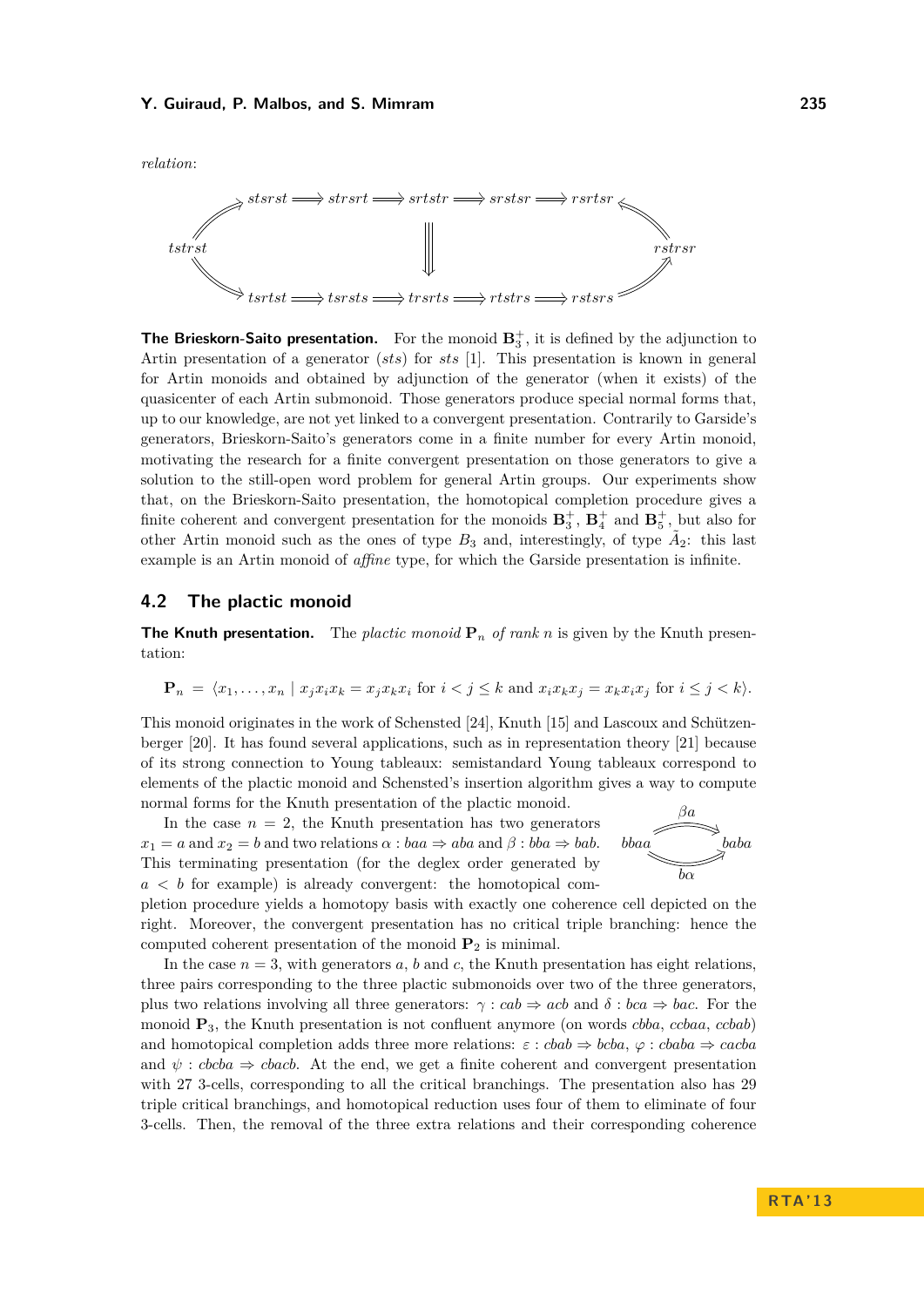cells, added by completion, yields a homotopy basis with 20 coherence cells for the Knuth presentation of the monoid **P**3.

For higher values of *n*, the homotopical completion procedure cannot succeed on the Knuth presentation. Indeed, as in the case of braid monoids, a proof similar to the one of Kapur and Narendran for the monoid  $B_3^+$  shows that the infinite family of relations  $\int c \, dr \, d\alpha = \int c \, d\alpha \, d\alpha$ , for every natural number *k*, must be part of any convergent presentation of the monoid  $P_n$ .

**The column presentation.** The analogy with Young tableaux leads to introduce a finite number of superfluous generators to the Knuth presentation of **P***n*, representing all the possible columns in semistandard Young tableaux: one generator  $(x_{i_k} \cdots x_{i_1})$  for every possible  $1 < k \leq n$  and  $1 \leq i_1 < \cdots < i_k \leq n$ , together with the corresponding defining relation  $x_{i_k} \cdots x_{i_1} \Rightarrow (x_{i_k} \cdots x_{i_1})$ . The column generators have an important property in plactic monoids: indeed, the center (and the quasicenter) of the plactic monoid  $P_n$  is generated by exactly one element:  $x_n \cdots x_1$ . Thus the column generators for  $P_n$  are exactly the generators of the quasicenters of all the plactic submonoids of  $P_n$ .

From the column presentation, homotopical completion yields a finite coherent and convergent presentation of  $P_n$  (as in [\[3\]](#page-14-10)). In particular, for the monoid  $P_4$ , we get the following construction. Starting with the Knuth presentation with four generators and 20 relations, we add the eleven column generators (*ba*, *ca*, *cb*, *da*, *db*, *dc*, *cba*, *dba*, *dca*, *dcb*, *dcba*) and the corresponding relations to get 15 generators and 31 relations. Homotopical completion results in a finite coherent and convergent presentation with 115 relations and 621 3-cells. Then, homotopical reduction in dimension 3 uses the triple critical branchings to reduce the number of 3-cells to 212. The removal of the 84 relations and 3-cells added during homotopical completion, then of the eleven superfluous generators and their defining relations, finally produces a coherent presentation made of the Knuth presentation of the monoid **P**<sup>4</sup> and 128 3-cells.

#### <span id="page-13-0"></span>**4.3 The Chinese monoid**

**The standard presentation.** The *Chinese monoid* **Ch***<sup>n</sup> of rank n* is defined by

$$
\mathbf{Ch}_n = \langle x_1, \dots, x_n \mid x_j x_k x_i = x_k x_i x_j = x_k x_j x_i \text{ for } i \leq j \leq k \rangle.
$$

It is a variant of the plactic monoid discovered in [\[7\]](#page-14-11). For  $n = 2$ , the Chinese monoid coincides with the plactic monoid **P**2: its standard presentation (with the orientation  $baa \Rightarrow aba$  and  $bba \Rightarrow bab)$  is convergent and, with the same 3-cell as  $\mathbf{P}_2$ , forms a coherent presentation of  $\mathbf{Ch}_2$ . For higher values of *n*, the presentation of  $\mathbf{Ch}_n$  (with the orientation  $x_k x_i x_j \Rightarrow x_j x_k x_i$  and  $x_k x_j x_i \Rightarrow x_j x_k x_i$  is not convergent anymore, but it can be finitely completed (without change of generators) by adjunction of the relations  $x_k x_j x_k x_i \Rightarrow x_k x_i x_k x_j$  for  $1 \leq i < j < k \leq n$ . The homotopical completion-reduction yields a coherent presentation made of the standard presentation extended with 12 3-cells for **Ch**3, 56 for **Ch**<sup>4</sup> and 176 for **Ch**5.

**The quasicentral presentation.** The (quasi)center of the monoid  $\mathbf{Ch}_n$  is generated by the element  $x_n x_1$  [\[4\]](#page-14-12). Thus, the generators of the quasicenters of all the Chinese submonoids of  $\mathbf{Ch}_n$  are exactly the elements  $x_i x_i$  for  $1 \leq i \leq j \leq n$ . Our experiments, conducted up to  $n = 5$ , show that the adjunction of those elements as superfluous generators still allow completion to reach a finite convergent presentation. Moreover, the obtained finite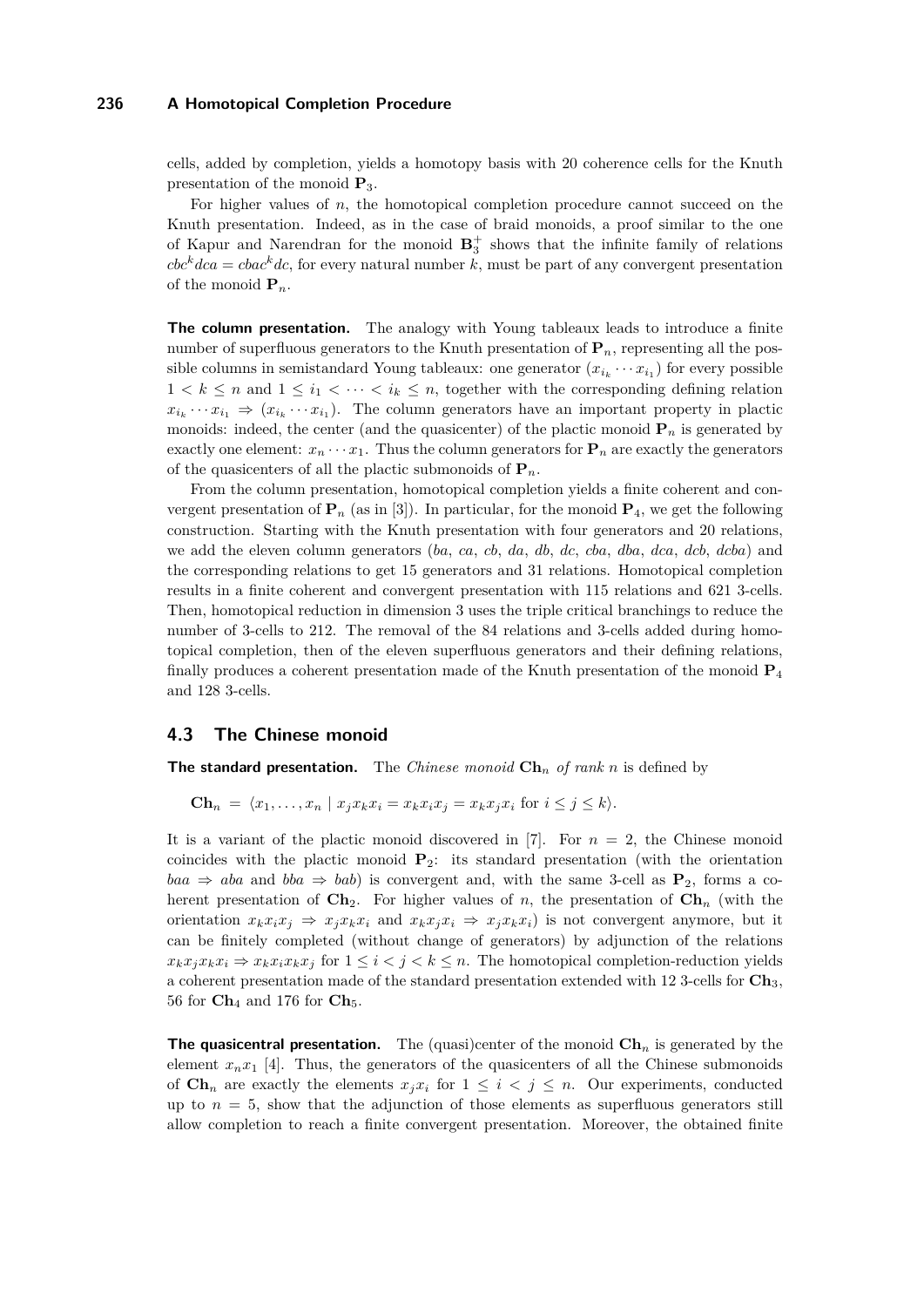convergent presentation gives a rewriting-based procedure to compute the *column normal form* [\[4\]](#page-14-12). For the completion, a special order has to be chosen (corresponding to the column normal form), such as a weight lexicographic order, where each  $x_i$  has weight 1 and  $(x_i x_i)$ has weight 2, and with an order on generators that satisfies  $(x_l x_i) > (x_k x_j)$  if  $i \leq j \leq k \leq l$ with  $i \neq j$  or  $k \neq l$ . This last inequality can be determined automatically from the fact that  $(x_k x_i)$  commutes with  $l - i$  elements and  $(x_k x_j)$  with  $k - j$  and, by assumption, we have *l* − *i > k* − *j*.

# **5 Conclusion**

We have generalized the Knuth-Bendix completion procedure to coherent presentations, which has enabled us to formulate a reduction procedure. Some practical outcomes have been investigated, providing constructive results about presentations of braid, plactic and Chinese monoids. These procedures have been implemented in a proof-of-concept software, and much work remain to be done in order to better understand the structures put to use and how to efficiently manipulate them. The idea of adding superfluous generators seems very promising, but we have only been able to provide heuristics to do so which have to be refined and supported by more experiments. Finally, the approach developed here handles generators, relations and homotopy generators uniformly; its likely extension to higher dimensions will be investigated in future works, in relation with methods for constructing minimal presentations of algebraic structures.

#### **References**

- <span id="page-14-9"></span>**1** E. Brieskorn and K. Saito. Artin-Gruppen und Coxeter-Gruppen. *Invent. Math.*, 17:245– 271, 1972.
- <span id="page-14-5"></span>**2** A. Burroni. Higher-dimensional word problems with applications to equational logic. *Theoret. Comput. Sci.*, 115(1):43–62, 1993.
- <span id="page-14-10"></span>**3** A. Cain, R. Gray, and A. Malheiro. Finite Gröbner–Shirshov bases for plactic algebras and biautomatic structures for plactic monoids. Preprint, 16 pages, 2012.
- <span id="page-14-12"></span>**4** J. Cassaigne, M. Espie, F. Hivert, D. F. Krob, and J.-C. Novelli. The Chinese monoid. *Internat. J. Algebra Comput.*, 11(3):301–334, 2001.
- <span id="page-14-7"></span>**5** P. Deligne. Les immeubles des groupes de tresses généralisés. *Invent. Math.*, 17:273–302, 1972.
- <span id="page-14-8"></span>**6** P. Deligne. Action du groupe des tresses sur une catégorie. *Invent. Math.*, 128(1):159–175, 1997.
- <span id="page-14-11"></span>**7** G. Duchamp and D. Krob. Plactic-growth-like monoids. In *Words, languages and combinatorics, II (Kyoto, 1992)*, pages 124–142. World Sci. Publ., River Edge, NJ, 1994.
- <span id="page-14-6"></span>**8** F. Garside. The braid group and other groups. *Quart. J. Math. Oxford Ser.*, 20:235–254, 1969.
- <span id="page-14-1"></span>**9** S. Gaussent, Y. Guiraud, and P. Malbos. Coherent presentations of Artin groups. Preprint, 68 pages, arXiv:1203.5358v2, hal-00682233, 2013.
- <span id="page-14-2"></span>**10** Y. Guiraud and P. Malbos. Higher-dimensional categories with finite derivation type. *Theory Appl. Categ.*, 22:No. 18, 420–478, 2009.
- <span id="page-14-3"></span>**11** Y. Guiraud and P. Malbos. Coherence in monoidal track categories. *Math. Structures Comput. Sci.*, 22(6):931–969, 2012.
- <span id="page-14-0"></span>**12** Y. Guiraud and P. Malbos. Higher-dimensional normalisation strategies for acyclicity. *Adv. Math.*, 231(3-4):2294–2351, 2012.
- <span id="page-14-4"></span>**13** Y. Guiraud and P. Malbos. Identities among relations for higher-dimensional rewriting systems. *Semin. Congr.*, 26:145–161, 2013.